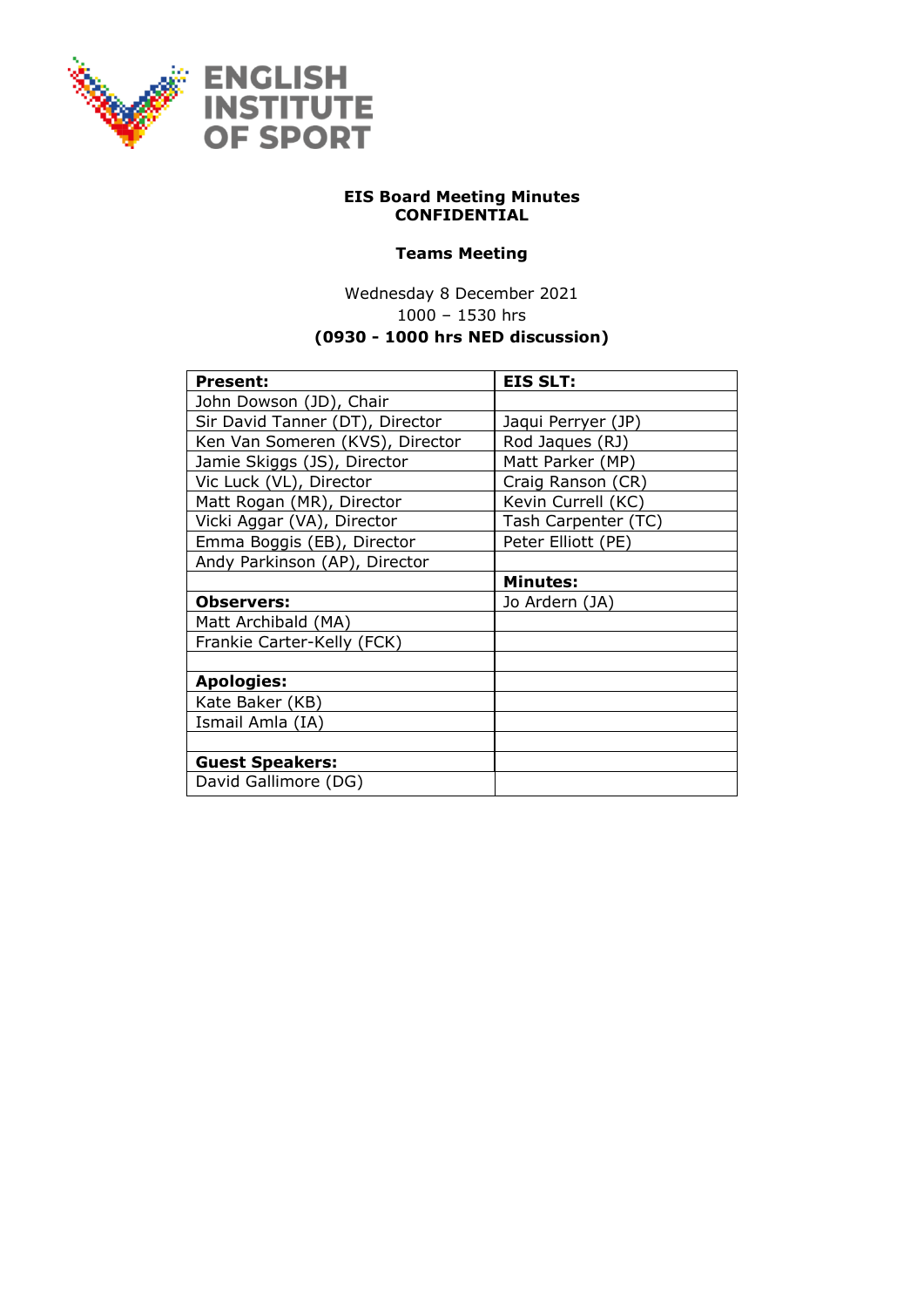| EIS Board Meeting Minutes - 8 December 2021                                                                                                                                                                                                                                                                                                                                                                                                                                                                                                                                                                                                                                                                                                                                                                                                                                                                                                                                            | <b>Action</b> |
|----------------------------------------------------------------------------------------------------------------------------------------------------------------------------------------------------------------------------------------------------------------------------------------------------------------------------------------------------------------------------------------------------------------------------------------------------------------------------------------------------------------------------------------------------------------------------------------------------------------------------------------------------------------------------------------------------------------------------------------------------------------------------------------------------------------------------------------------------------------------------------------------------------------------------------------------------------------------------------------|---------------|
| <b>GENERAL</b><br>1.                                                                                                                                                                                                                                                                                                                                                                                                                                                                                                                                                                                                                                                                                                                                                                                                                                                                                                                                                                   |               |
| 1.1 Chair's Welcome                                                                                                                                                                                                                                                                                                                                                                                                                                                                                                                                                                                                                                                                                                                                                                                                                                                                                                                                                                    |               |
| JD acknowledged that, because of the latest Omicron developments, the intended<br>face-to-face board meeting had been rearranged to take place on-line and advised<br>that we would still plan to meet in person in March 2022, with a farewell dinner for<br>Nigel Walker and the board on the evening prior.<br>JD advised that no financial penalty had been incurred in relation to the costs<br>associated with the dinner / accommodation and meeting room.                                                                                                                                                                                                                                                                                                                                                                                                                                                                                                                      |               |
| Matt Archibald was welcomed to the meeting as an observer, along with Frankie<br>Carter-Kelly who was attending her first board meeting as an EIS nominated<br>observer.                                                                                                                                                                                                                                                                                                                                                                                                                                                                                                                                                                                                                                                                                                                                                                                                               |               |
| 1.2 Apologies                                                                                                                                                                                                                                                                                                                                                                                                                                                                                                                                                                                                                                                                                                                                                                                                                                                                                                                                                                          |               |
| Apologies were received from Kate Baker and Ismail Amla.<br>KB had been due to present to the board on Performance Matters / Priorities and this<br>would now be postponed until the March 2022 board meeting.<br>1.3 Conflicts of Interest                                                                                                                                                                                                                                                                                                                                                                                                                                                                                                                                                                                                                                                                                                                                            |               |
|                                                                                                                                                                                                                                                                                                                                                                                                                                                                                                                                                                                                                                                                                                                                                                                                                                                                                                                                                                                        |               |
| There were no conflicts of interest.                                                                                                                                                                                                                                                                                                                                                                                                                                                                                                                                                                                                                                                                                                                                                                                                                                                                                                                                                   |               |
| 1.4 Minutes of the Last Meeting<br>EB made the below comments in relation to the minutes of the last meeting:<br>Matters Arising - KB confirmed that nominations rather than voting were<br>open for PLx awards.<br>3.3 RJ updated that there were no new cases of COVID within TeamGB but<br>that there were two cases among staff at the Paralympics. Some pre-Beijing<br>preparations may be impacted by local conditions.<br>3.4 suggested amendment to: EB would be happy to be involved in the<br>$\bullet$<br>conversations on ambitions for representation.<br>Add a line to 4.1 expressing the Board's thanks for the presentation and how<br>interesting it was to hear direct from one of our practitioners about<br>their experience.<br>Tim Lumb had been noted as having left the meeting twice - at para 4.2 and<br>6.1.<br>Para 6.2 to make clear that the BMC were taking on responsibility for the<br>climbing performance programme and that it was the EIS managed |               |
| programme that was being wound down by December 21.<br>All were in agreement with these changes and JA to update and recirculate the<br>minutes accordingly.                                                                                                                                                                                                                                                                                                                                                                                                                                                                                                                                                                                                                                                                                                                                                                                                                           | <b>JA</b>     |
| 1.5 Matters Arising - Summary of Actions                                                                                                                                                                                                                                                                                                                                                                                                                                                                                                                                                                                                                                                                                                                                                                                                                                                                                                                                               |               |
| The following comments were made on Paper 2: Matters Arising:<br>3.1 Make it clear that the benchmarking exercise was to be commenced in<br>$\bullet$<br>the new year.<br>3.1 Sub strategy matrix - MR requested that this was an agenda item at<br>$\bullet$                                                                                                                                                                                                                                                                                                                                                                                                                                                                                                                                                                                                                                                                                                                          | Agenda        |
| every board meeting.<br>5.4 Impact of innovation: Add as an additional item on the March board<br>$\bullet$<br>meeting agenda.<br>8. UKAD: VA provided an update that she had now been introduced to Mike                                                                                                                                                                                                                                                                                                                                                                                                                                                                                                                                                                                                                                                                                                                                                                              | Agenda        |
| Naylor.<br>1.6 Chair's Update                                                                                                                                                                                                                                                                                                                                                                                                                                                                                                                                                                                                                                                                                                                                                                                                                                                                                                                                                          |               |
| The CEO recruitment was now complete, and JD advised that a very thorough<br>process had been undertaken, with wide involvement of the board and JD thanked<br>the board for their commitment to this. Some inductions with MA had already taken<br>place, although a light touch was to be used until MA's 7 February 22 start date.<br>Interim SLT arrangements would last for 2 months beyond MA's start.<br>JD provided an update that he had undertaken site visits to Bisham Abbey, Bath,<br>Manchester and Lilleshall, with visits to Holme Pierrepont and ISEH to take place<br>early in the new year.                                                                                                                                                                                                                                                                                                                                                                         |               |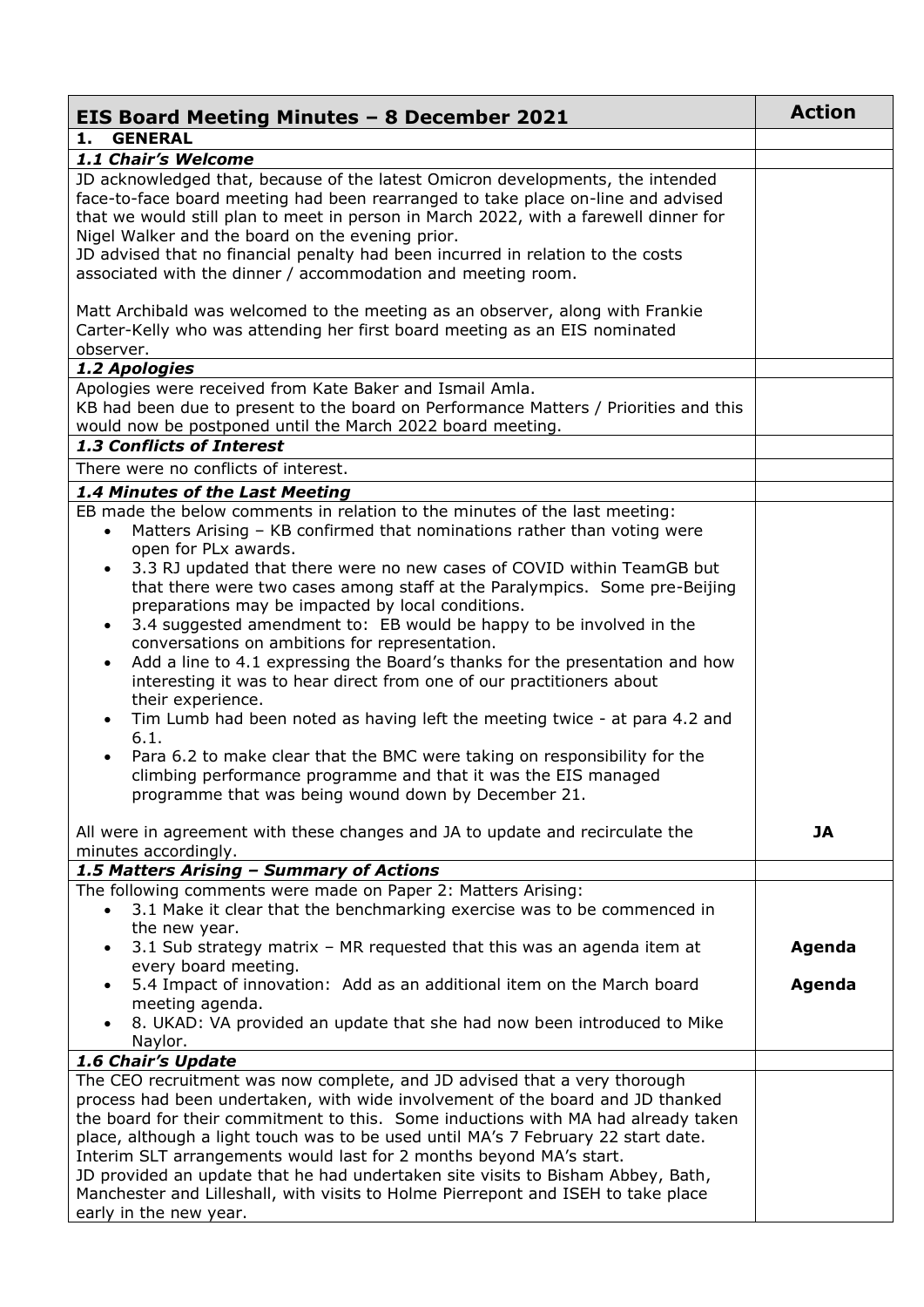| <b>EIS Board Meeting Minutes - 8 December 2021</b>                                                                                                                                                                                                                                                                                                                                                                                                                                                                                                                                                                                                               | <b>Action</b> |
|------------------------------------------------------------------------------------------------------------------------------------------------------------------------------------------------------------------------------------------------------------------------------------------------------------------------------------------------------------------------------------------------------------------------------------------------------------------------------------------------------------------------------------------------------------------------------------------------------------------------------------------------------------------|---------------|
| JD reported that he had attended the UKS Board Away Day, based at Loughborough<br>and the athlete hotel, which he reported to be an excellent site and was keen to use<br>this for the occasional EIS board meeting in the future. JD had a very worthwhile<br>discussion with Katherine Grainger, Sally Munday and Nick Jennings (NJ, the new<br>Loughborough Vice-Chancellor), resulting in a follow up meeting being arranged<br>between JD and NJ for 14 Jan 22. MA would be involved in the relationship going<br>forward with a view to further developing long-term strategic relationships with<br>Loughborough where we already have a strong platform. |               |
| JD was pleased with the outcome on UKS funding, both for managed sports as well<br>as EIS and this now allowed for the EIS to move forward with all the agreed<br>prioritised projects.<br>A joint EIS / UKS Board session would take place in 2022, with a joint dinner<br>scheduled for 18 May 2022, followed by a joint attendance at the European<br>Taekwondo Championships on 19 May 2022.                                                                                                                                                                                                                                                                 |               |
| JD would like to undertake more background thinking on board development in the<br>new year, along with senior management development.<br>JD would be supporting MA's entry into the business.<br>JD thanked the SLT and JA for their hard work over the last few months and wished                                                                                                                                                                                                                                                                                                                                                                              |               |
| to record his personal thanks.                                                                                                                                                                                                                                                                                                                                                                                                                                                                                                                                                                                                                                   |               |
| 1.7 Accountable Officer Update<br>Data Incident:                                                                                                                                                                                                                                                                                                                                                                                                                                                                                                                                                                                                                 |               |
| JS provided an update on a recent data incident which had been reported to the<br>ICO.                                                                                                                                                                                                                                                                                                                                                                                                                                                                                                                                                                           |               |
| STSS:<br>An update was provided on STSS.                                                                                                                                                                                                                                                                                                                                                                                                                                                                                                                                                                                                                         |               |
| <b>Subject Access Requests:</b>                                                                                                                                                                                                                                                                                                                                                                                                                                                                                                                                                                                                                                  |               |
| JS provided an update on a number of subject access requests.<br>Interim arrangements:                                                                                                                                                                                                                                                                                                                                                                                                                                                                                                                                                                           |               |
| a) Sport Engagement: SLT members had been allocated sports and meetings<br>had now taken place with all (unless sport indicated this was not required).<br>Clear lines of responsibility were in place, should any issues be raised.<br>b) Strategies had progressed, and decisions had been made in line with<br>strategic priorities.                                                                                                                                                                                                                                                                                                                          |               |
| c) Risk of SLT & Organisational Burnout: It was felt that SLT and the<br>organisation more broadly hadn't had the opportunity for a post-Games reset<br>due to the continued high level of activity. There had been a number of<br>significant changes within sports leadership that was having a knock-on<br>impact to the start of some projects.                                                                                                                                                                                                                                                                                                              |               |
| <b>Funding Decision:</b>                                                                                                                                                                                                                                                                                                                                                                                                                                                                                                                                                                                                                                         |               |
| JS advised that the extra funding provided to sports would also have a positive<br>knock-on effect to the EIS. The EIS also received additional funding that would be<br>used against the identified priority areas. Written confirmation was still awaited.                                                                                                                                                                                                                                                                                                                                                                                                     |               |
| VL commented that he had felt privileged to have had a window into the SLT and<br>advised MA that the SLT were an excellent self-managing team who worked in a<br>very skilled and collaborative way.                                                                                                                                                                                                                                                                                                                                                                                                                                                            |               |
| DT also extended his thanks to the SLT and advised that there had been a very<br>smooth transition since NWs departure, which was a credit to the SLT.<br>Individual links with sports has been extremely well received and DT suggested that                                                                                                                                                                                                                                                                                                                                                                                                                    |               |
| the SLT maintain these links with sports, with the backing of the CEO.                                                                                                                                                                                                                                                                                                                                                                                                                                                                                                                                                                                           |               |
| <b>FINANCIAL</b><br>2.                                                                                                                                                                                                                                                                                                                                                                                                                                                                                                                                                                                                                                           |               |
| 2.1 FY22 and Full Cycle Financial Update                                                                                                                                                                                                                                                                                                                                                                                                                                                                                                                                                                                                                         |               |
| JS advised that this Paper had been written before the funding announcement had<br>been made.                                                                                                                                                                                                                                                                                                                                                                                                                                                                                                                                                                    |               |
| Year 1 – EIS were in a good position with a £750k surplus, due to there being more<br>open vacancies than planned; lower than budgeted travel costs; a lower number of<br>contractors (which is something to potentially think about in the future); delayed IT<br>projects.                                                                                                                                                                                                                                                                                                                                                                                     |               |
| The full cycle is expected to break even.                                                                                                                                                                                                                                                                                                                                                                                                                                                                                                                                                                                                                        |               |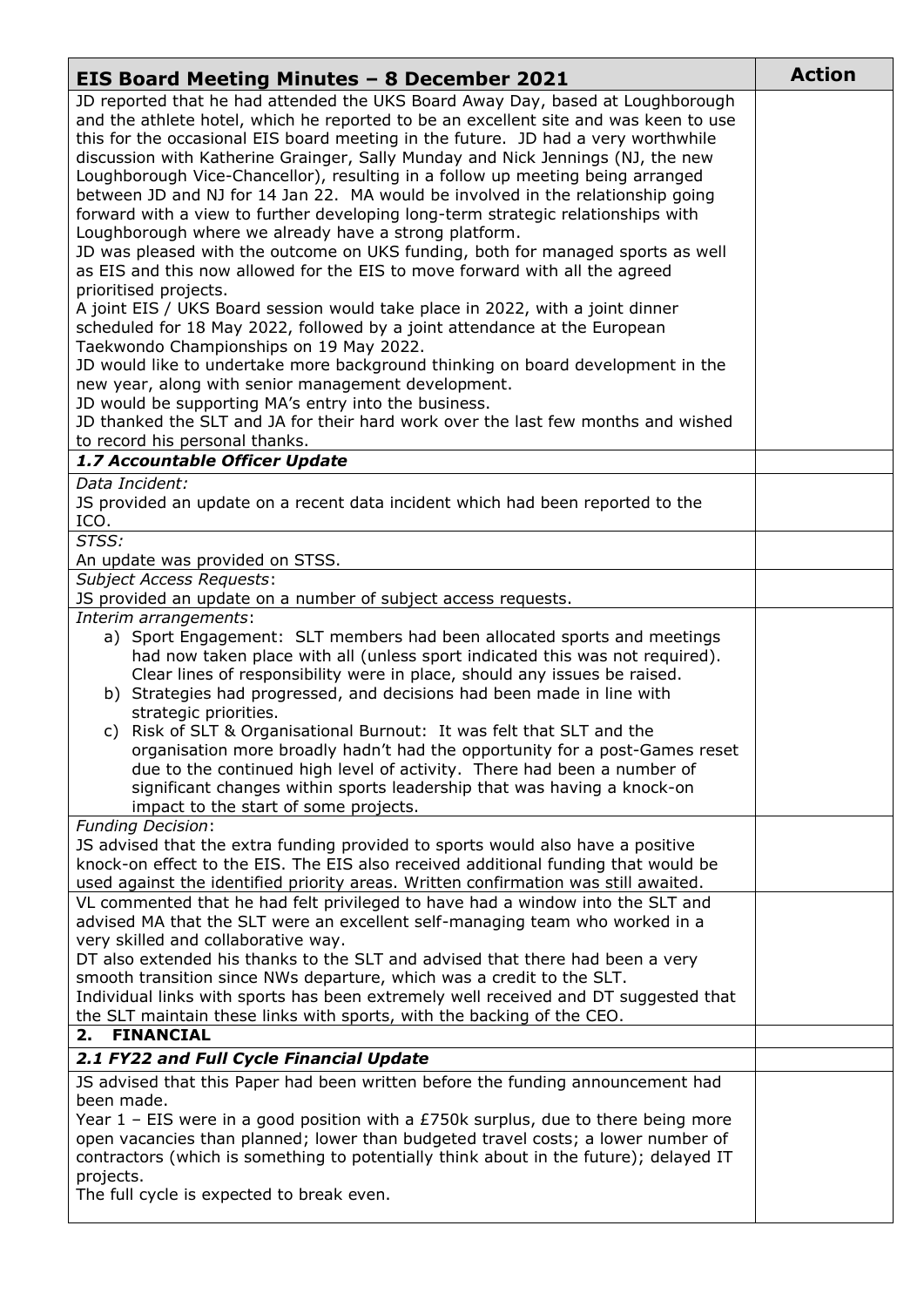| <b>EIS Board Meeting Minutes - 8 December 2021</b>                                                                                                                                                                                                                                                                                                                                                                      | <b>Action</b>            |
|-------------------------------------------------------------------------------------------------------------------------------------------------------------------------------------------------------------------------------------------------------------------------------------------------------------------------------------------------------------------------------------------------------------------------|--------------------------|
| A review had taken place to ensure the best use of resources. This had resulted in<br>planned closures of the Gateshead and Birmingham sites.                                                                                                                                                                                                                                                                           |                          |
| The extra funding would now be taken into the planning process and would be used<br>to cover the additional projects detailed on the priority list. Should there be any<br>unallocated funds these could potentially be allocated to the data budget.<br>A full plan for the remaining 3 years would be provided to the board at the March<br>meeting, along with details of where the additional money would be spent. | JS / Paper               |
| JS thanked everyone for their response on the accounts and advised that the final<br>version had been shared with KPMG and NAO and would be presented to Parliament<br>before the end of the year. JS advised there may still be a short logistical delay<br>beyond 31 December in filing with Companies House and that an extension had<br>been requested and subsequently agreed.                                     |                          |
| VA felt a conversation may be required with UKS, regarding extra resource to assist<br>EIS's responsibility for the transitioning of athletes, as currently there were only two<br>part-time members undertaking this role.<br>VA would remain in contact with KC on this subject.                                                                                                                                      | VA / KC                  |
| JS provided an update on the development of the learning arena, in order that this<br>could provide on demand learning with much more efficiency. JP added that the<br>money invested in the learning arena was being used for coaching and mentoring<br>resources.                                                                                                                                                     |                          |
| VL requested that there was an entry on the risk register in relation to heightened<br>risk on resources.                                                                                                                                                                                                                                                                                                               | <b>JS</b>                |
| DT suggested that at the end of each Olympiad, EIS looked at their facilities to<br>consider if money was being invested in the correct areas and that sports needs<br>were being taken care of.                                                                                                                                                                                                                        |                          |
| 3. STRATEGY<br>3.1 Mission 2025 KPIs                                                                                                                                                                                                                                                                                                                                                                                    |                          |
| KC summarised the information contained within the board paper and advised that<br>further information would be provided for the March 2022 board meeting.<br>JS advised that the mission process provided an interim measure to ensure KPIs<br>were on track and that the mission process would be relaunched Q1 2022.                                                                                                 | KC / Paper               |
| The board made a number of comments on the KPIs including:<br>Relook at how we measure market share / quality of hire.<br>Be clear on goals / ambitions and KPIs, for Athlete Health and ensure we<br>measure what is most important. CR and RJ to give this some further<br>thought.<br>Relook at the design and consider a simpler reporting mechanism to take                                                        | CR / RJ<br>KC / Paper    |
| into account a hierarchy of reporting to different groups (eg. SLT, Mission<br>Review, board sub-committees and board itself).                                                                                                                                                                                                                                                                                          | with input<br>from JD/VL |
| Approval was given for the KPIs but that ambiguities would be brought back to the<br>March board meeting, following which they would then be submitted to UKS in May<br>2022.                                                                                                                                                                                                                                           |                          |
| 3.2 Strategy Report                                                                                                                                                                                                                                                                                                                                                                                                     |                          |
| KC provided an update on the strategy report. Linda Freeman's support had been<br>beneficial and the strategy report continued to progress.<br>JD advised that the role of mission would be reviewed next year, along with<br>reporting requirements.                                                                                                                                                                   |                          |
| 3.3 Mission 2025 Communication Update                                                                                                                                                                                                                                                                                                                                                                                   |                          |
| TC updated on the communication plan and that, despite some challenging                                                                                                                                                                                                                                                                                                                                                 |                          |
| timeframes, this had stayed on track. This had been an SLT effort which had been<br>well received internally and with sports. The EIS had been clear that this was part of                                                                                                                                                                                                                                              |                          |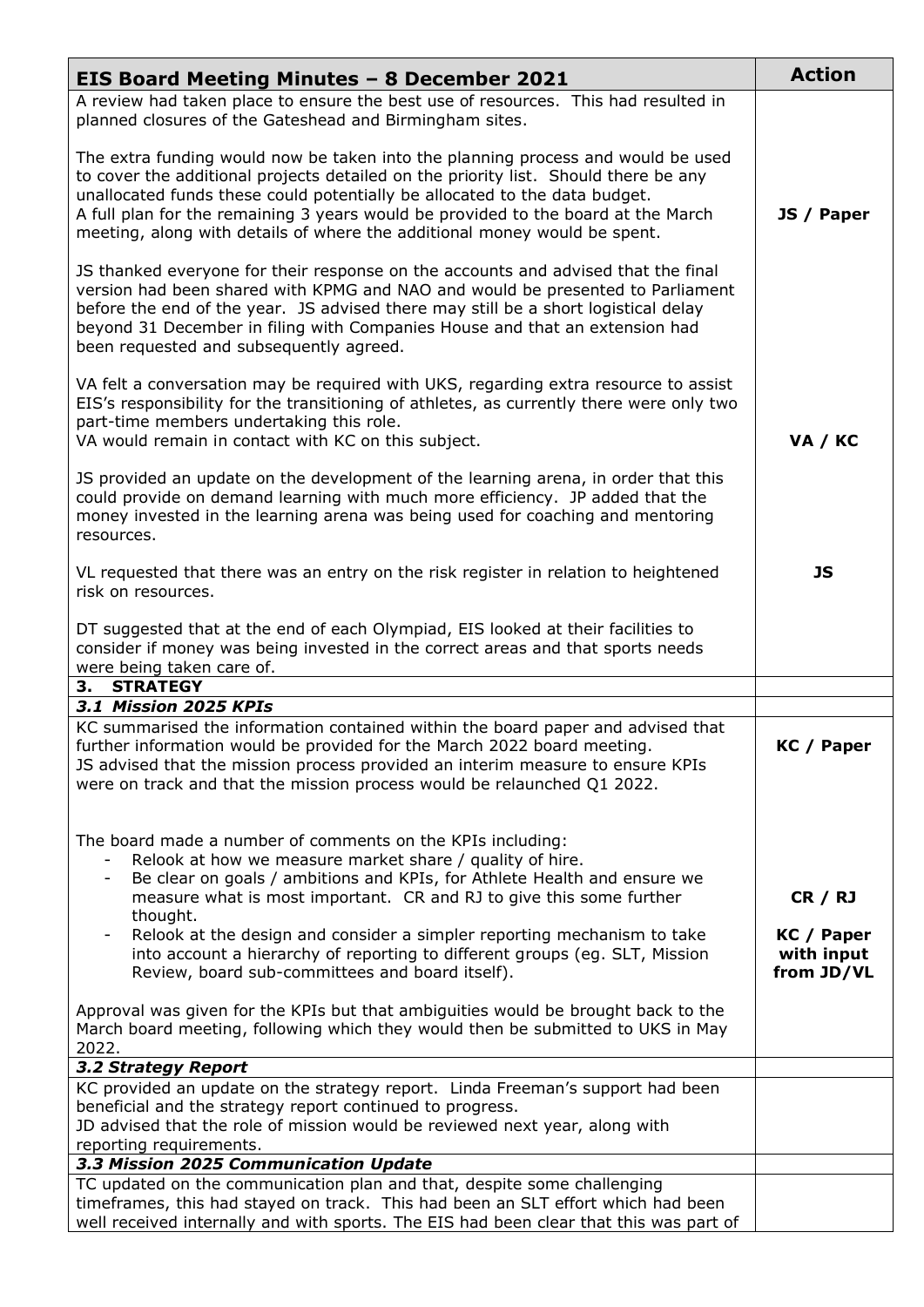| <b>EIS Board Meeting Minutes - 8 December 2021</b>                                                                                                                                                                                               | <b>Action</b> |
|--------------------------------------------------------------------------------------------------------------------------------------------------------------------------------------------------------------------------------------------------|---------------|
| an ongoing conversation as to how we could support sports and we would adapt to<br>work with them according to their (changing) needs.                                                                                                           |               |
| There had been a very good level of engagement from sports, with a number of<br>sessions having been run, which had been well received, along with good<br>attendance.                                                                           |               |
| Hard copies of the handbook were available, and board should contact TC or JA<br>should one be required.                                                                                                                                         |               |
| JD confirmed that the briefings had been excellent and thanked TC and SLT<br>members.                                                                                                                                                            |               |
| DT added that this had had a positive impact across the system.                                                                                                                                                                                  |               |
| 3.4 Director Update<br>CR: Athlete Health                                                                                                                                                                                                        |               |
| CR advised that athlete health was very closely aligned with the performance                                                                                                                                                                     |               |
| planning framework and group.                                                                                                                                                                                                                    |               |
| The review around network multisport services was progressing well and better<br>aligned to demand.                                                                                                                                              |               |
| IRU was launching in January 2022 with recruitment taking place                                                                                                                                                                                  |               |
| CR reported there had been a demand in the Mental Health arena.                                                                                                                                                                                  |               |
| There was now an additional budget for female athlete health and performance, and<br>a leadership team had been formed.                                                                                                                          |               |
| To support governance, a review of the governance agenda was to take place.                                                                                                                                                                      |               |
| MP: Performance Innovation                                                                                                                                                                                                                       |               |
| MP reported that sport engagement had been very good, and was confident the                                                                                                                                                                      |               |
| initial prioritisation of the portfolio could be achieved.<br>Sports had been asked to score both value of work and experience of working with                                                                                                   |               |
| the team and the outcome of this was: Value 8.8 (average). Experience 8.9<br>(average). Although the target had been 8/10 it was acknowledged there was still<br>some work to do.                                                                |               |
| Technical reviews were underway.                                                                                                                                                                                                                 |               |
| MP to share the technical review outcomes with board when complete.<br>The PI paper that was presented to the GARC meeting in June and September                                                                                                 | МP            |
| would be circulated with the minutes.                                                                                                                                                                                                            | JA / MP       |
| MP provided background information on the UKS steering panel, and advised that                                                                                                                                                                   |               |
| the next meeting was scheduled for February 22.                                                                                                                                                                                                  |               |
| 1 Apr 22 - Mar 23 would be the biggest year ever for innovation.                                                                                                                                                                                 |               |
| JD advised that as part of the board effectiveness review we would revisit how we<br>review key areas of EIS activity, with the potential for changing some types of<br>board interaction eg holding one-off sprint sessions to build knowledge. |               |
| KVS suggested looking into how to use the technical steering panel for future<br>reviews.                                                                                                                                                        |               |
| TC: Comms & Marketing                                                                                                                                                                                                                            |               |
| A paper had been circulated prior to the meeting and TC recommended that board                                                                                                                                                                   |               |
| members check they were able to log on to the learning arena.                                                                                                                                                                                    | <b>ALL</b>    |
| PE: Operations<br>PE advised on resignations and that recruitment was underway.                                                                                                                                                                  |               |
| An update was provided on the Bath rehab facility development and that the letter                                                                                                                                                                |               |
| of intent on Sport England equipment was expected.                                                                                                                                                                                               |               |
| Work was underway on the ETCs Centre of Excellence Framework and PE was                                                                                                                                                                          |               |
| involved in both the strategic and operations groups.<br>CGE would utilise some of the equipment surplus to requirements from Birmingham.                                                                                                        |               |
| Physio and doctor time would be reduced at the ISEH.                                                                                                                                                                                             |               |
| Sheffield City Trust were not renewing their contracts and would not be tendering.                                                                                                                                                               |               |
| Existing agreements would novate over to March 2025.<br>KC: Performance Planning.                                                                                                                                                                |               |
|                                                                                                                                                                                                                                                  |               |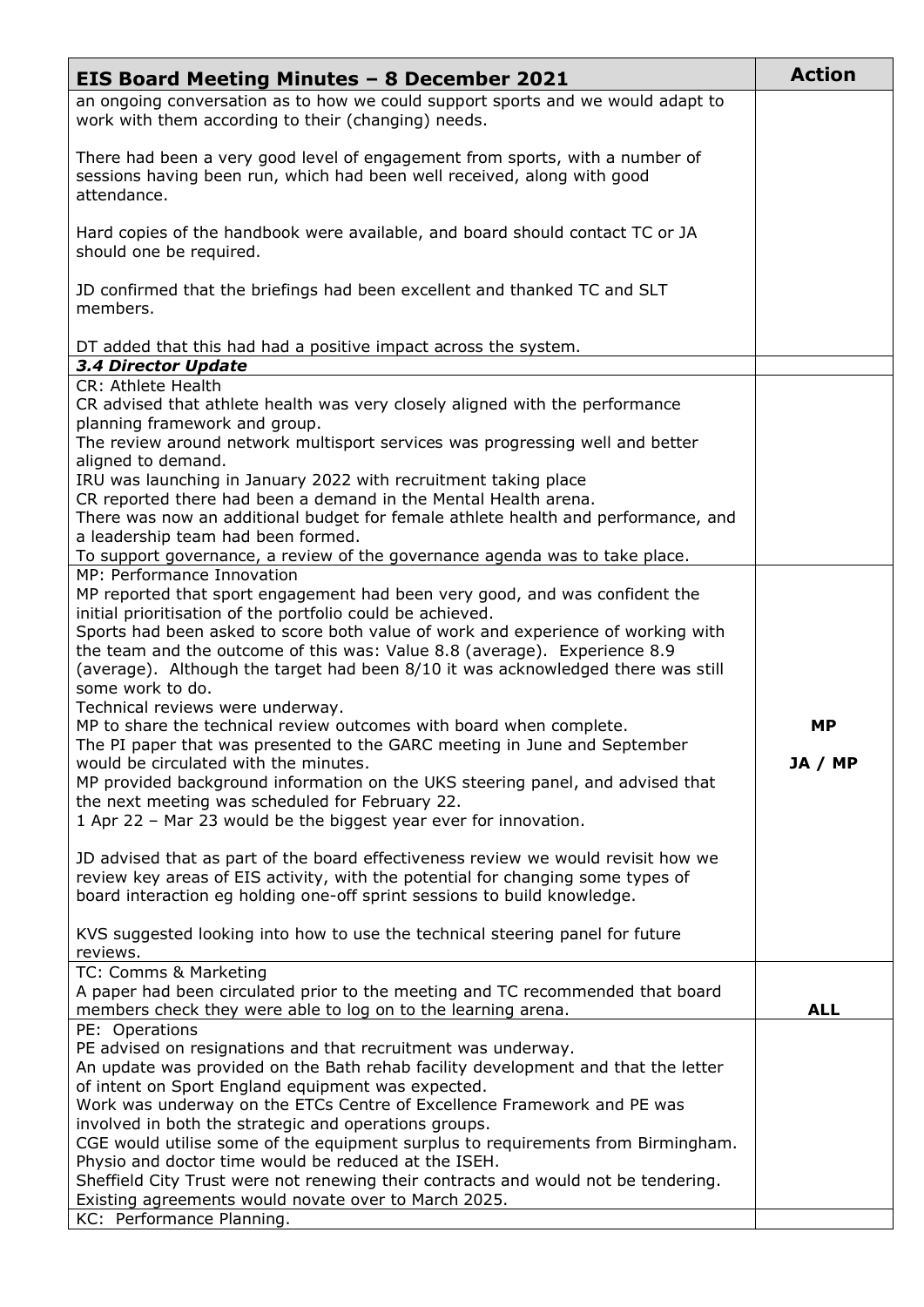| <b>EIS Board Meeting Minutes - 8 December 2021</b>                                                                                                                | <b>Action</b>               |
|-------------------------------------------------------------------------------------------------------------------------------------------------------------------|-----------------------------|
| KC confirmed the appointments of Stu Pickering and the new Head of Psychology.                                                                                    |                             |
| Twelve sports had taken up the offer of EIS support with post games reviews and                                                                                   |                             |
| there had been a relatively high uptake on the line manager decompression post                                                                                    |                             |
| games training programme.                                                                                                                                         |                             |
| The aligning of sports plans and agreeing expectations and partnerships was being                                                                                 |                             |
| undertaken.                                                                                                                                                       |                             |
| KC reported it was a relatively challenging times for HoPS and that credit was due<br>to the performance lifestyle team. The performance hub project was underway |                             |
| which would take technical learning on-line.                                                                                                                      |                             |
| Clarity was provided around the Human Performance Leadership Group.                                                                                               |                             |
| <b>4. GOVERNANCE</b>                                                                                                                                              |                             |
| <b>4.1 Risk Register</b>                                                                                                                                          |                             |
| JS advised that this paper had been written prior to the additional funding                                                                                       |                             |
| announcement.                                                                                                                                                     |                             |
| One risk had been closed and 2 red risks had decreased slightly.                                                                                                  |                             |
| The action on the additional funding from Sport England should remain and further                                                                                 |                             |
| discussion would take place off-line.                                                                                                                             |                             |
| A series of successful test events had taken place in relation to cyber risk and                                                                                  |                             |
| travelling to Beijing.                                                                                                                                            |                             |
| AP requested there was a risk around succession planning and offered to draft this if                                                                             | <b>AP / JS</b>              |
| required.<br>4.2 Update on Group Audit & Risk Meeting                                                                                                             |                             |
| VL assured the board that no areas of concern were raised at the 17 November                                                                                      |                             |
| 2021 meeting and that MA would attend future GARC meetings.                                                                                                       |                             |
| <b>4.3 Remuneration Committee Update</b>                                                                                                                          |                             |
| Papers had been issued to board.                                                                                                                                  |                             |
| Remcom had recognised the need to update the TOR of the committee, along with                                                                                     |                             |
| the role of the Chair and the CEO, which needed to be formally approved.                                                                                          |                             |
| The role of the Chair acting as a support and an advisor for the CEO, was to be                                                                                   |                             |
| included.                                                                                                                                                         |                             |
| VL / JP to update TOR (with tracked changes) and JA to send out with the minutes.                                                                                 | <b>VL / JP / JA</b>         |
| <b>4.4 ED&amp;I Ambitions</b>                                                                                                                                     |                             |
| Ambition targets were to be approved and some of these would require significant                                                                                  |                             |
| projects.<br>JP provided an update on what could be expected at the National Conference                                                                           |                             |
| JD was comfortable with the ambitions but asked JP to draw out areas of weakness                                                                                  | <b>JP</b>                   |
| and what actions should be taken in the short term.                                                                                                               |                             |
| A discussion followed on board diversity and this would be discussed further at                                                                                   |                             |
| Remcom.                                                                                                                                                           |                             |
| 4.5 Governance Code Update                                                                                                                                        |                             |
| An updated Governance code was published yesterday, and JS would advise the                                                                                       |                             |
| board in March on any areas where the EIS did not meet the requirements.                                                                                          | JS / Paper                  |
| JS would also report on the Governance Framework in March.                                                                                                        |                             |
| <b>Kate Baker Presentation</b>                                                                                                                                    |                             |
| KB had sent her apologies and would be invited to present at the March board.                                                                                     | <b>March 2022</b><br>Agenda |
| <b>Performance Data (David Gallimore)</b>                                                                                                                         |                             |
| DAVID GALLIMORE (DG) JOINED MEETING                                                                                                                               |                             |
| CR introduced DG.                                                                                                                                                 |                             |
| DG shared the presentation EIS Performance Data and advised that the ideal future                                                                                 |                             |
| vision would be to break down silos and have the ability to view all information                                                                                  |                             |
| relating to an athlete. DG shared the current constraints this area was facing,<br>including resourcing and budget cuts.                                          |                             |
| MR and JD suggested Bill James could be considered for inclusion in future                                                                                        |                             |
| discussions - as an independent person in the elite sporting system who is also a                                                                                 |                             |
| 'data' expert. MP suggested to try and include coaches in these conversations also.                                                                               |                             |
| JD was very positive about furthering this and there may be a need in due course to                                                                               |                             |
| try and unlock some further funding.                                                                                                                              |                             |